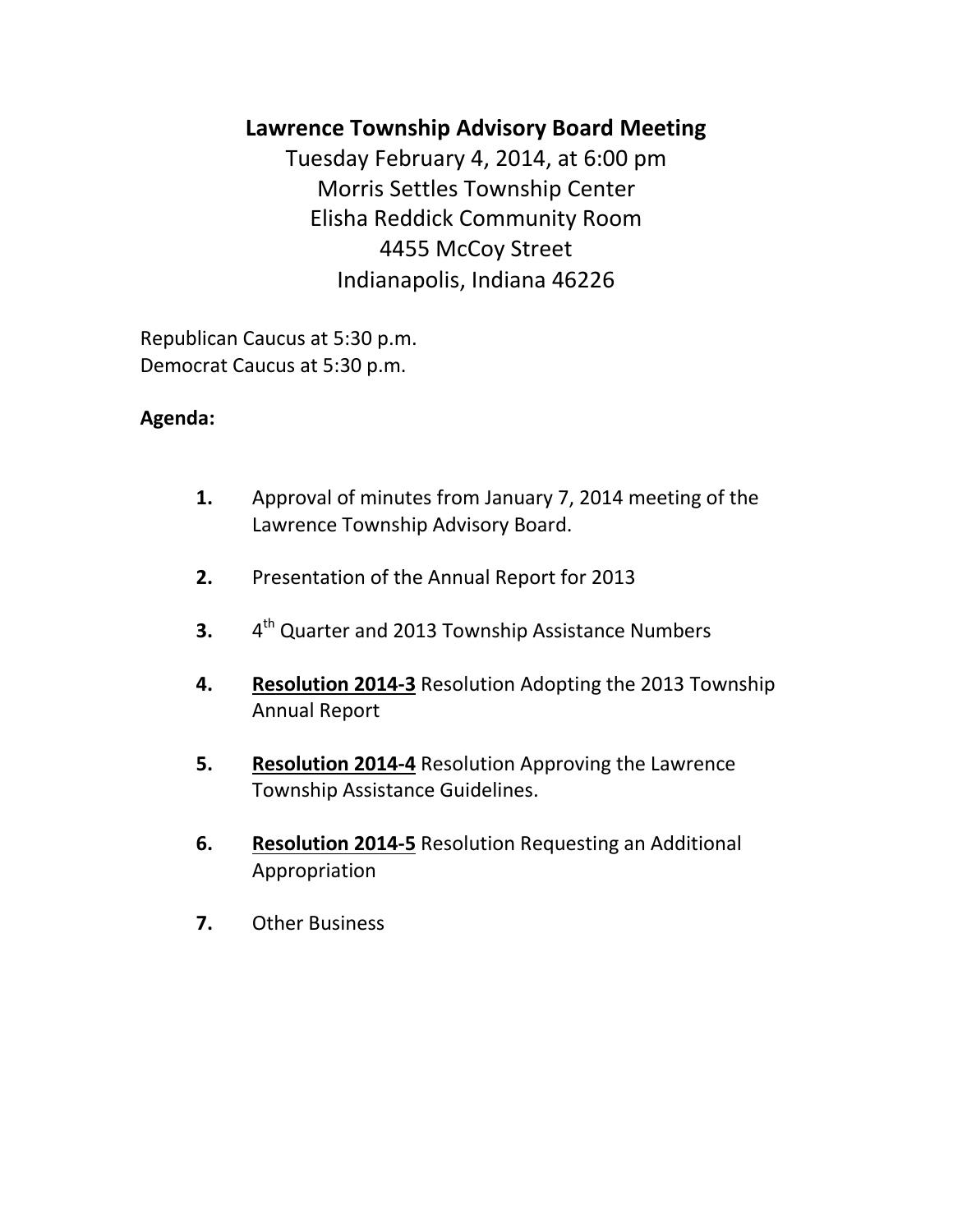## **LAWRENCE TOWNSHIP ADVISORY BOARD MEETING MINUTES 4455 McCoy Street Indianapolis, IN 46226**

| TRUSTEE:                                 | <b>Russell Brown</b>                                                  |
|------------------------------------------|-----------------------------------------------------------------------|
| <b>MEMBERS PRESENT:</b>                  | Mike Healy, Emmajean Hines, Fred Freeman, Jesse Dotson, Tony Widgery, |
| Time Called to Order:<br>Time Adjourned: | $6:01$ P.M.<br>$6:23$ P.M.                                            |
| Meeting Date:                            | Tuesday, February 4, 2014                                             |
|                                          |                                                                       |

OTHER ELECTED OFFICIALS PRESENT: Judge Clark Rehme, Constable Terry Burns

Meeting Called to Order:

Ms. Hines called the Lawrence Township Board meeting to order on Tuesday, February 4, 2014, at 6:01 P.M. She stated that there was a quorum present and asked Mr. Dotson to lead the Pledge of Allegiance.

#### Agenda:

**1. Approval of minutes from January 7, 2014 meeting of the Lawrence Township Advisory Board.** Mr. Widgery made a motion to approve the minutes from the January 7, 2014 meeting of the Lawrence Township Advisory Board. Mr. Freeman seconded. Motion agreed to 5-0.

### **2. Resolution 2014-3 Resolution Adopting the 2013 Township Annual Report**

Due to the weather Ms. Hines moved up the discussion of the resolution. Trustee Brown said that report is required to be sent in to State Board of Accounts. Adoption of the resolution was agreed to 5-0.

### **3. Resolution 2014-4 Resolution Approving the Lawrence Township Assistance Guidelines.**

Trustee Brown discussed the obligation to adopt assistance guidelines. The Tustee's Office uses federal standards for income for SNAP eligibility, rent is determined by a survey of area apartment communities. Mr. Freeman made a motion to adopt the resolution. Mr. Healy seconded. Motion was approved 5-0.

### **4. Resolution 2014-5 Resolution Requesting an Additional Appropriation**

Trustee Brown said the additional appropriation is two be used for two items. One is to cover a bond shortfall due to tax caps and because of the way DLGF calculates the Township's existing cash balances. \$7,000 from the rainy day fund will be used for that person. The \$75,000 balance will be used to pay for costs related to the food pantry. Low bid was \$710,000 and that doesn't include some other costs like signage and security system. The Trustee has cash balance sheet for the board to show that the Township would still \$1.5 million on hand which for a normal year is 70% of the operational budget. Mr. Freeman asked when ground will break on the project. As soon as the resolution is signed, contracts will be signed so that construction can begin. Mr. Healy made a motion to approve the resolution. Mr. Freeman seconded. Motion was approved 5-0.

**5. Presentation of the Annual Report for 2013**

Report has already been approved

**6. 4th Quarter and 2013 Township Assistance Numbers**